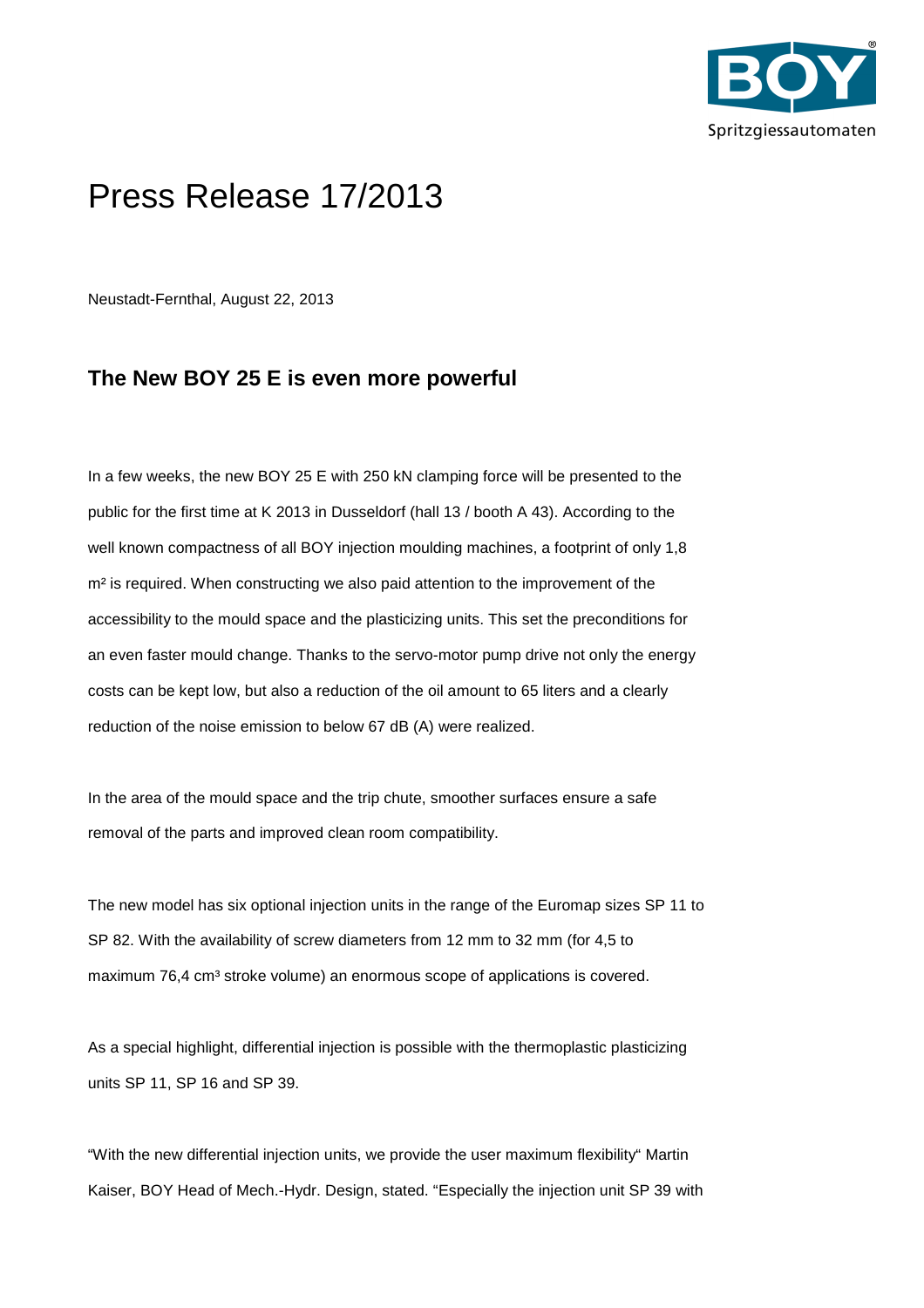

the 18mm and 22 mm screw diameters will be probably most in demand, since the differential injection can be optionally switched on or off," explains Kaiser. In this way the user can optimally adapt the injection unit to the mould: on the one hand fast injection for thin walled parts or on the other hand very high injection pressures for difficult to fill form geometries. This flexibility is possible through loading in terms of software of the constant lists, which are valid for the respective screw diameter and which determine the performance of the injection units.

Additional advantages of the differential injection units are shorter cycle times as well as the reduction of time-consuming and costly alterations. "Loading of the respective constant lists is in any case faster than a mechanical alteration," states the BOY Head of Design.

With the newly developed BOY 25 E and the flexible differential injection units, BOY demonstrates again its efforts to make the injection moulding machines even more flexible and efficient in the terms of the user.

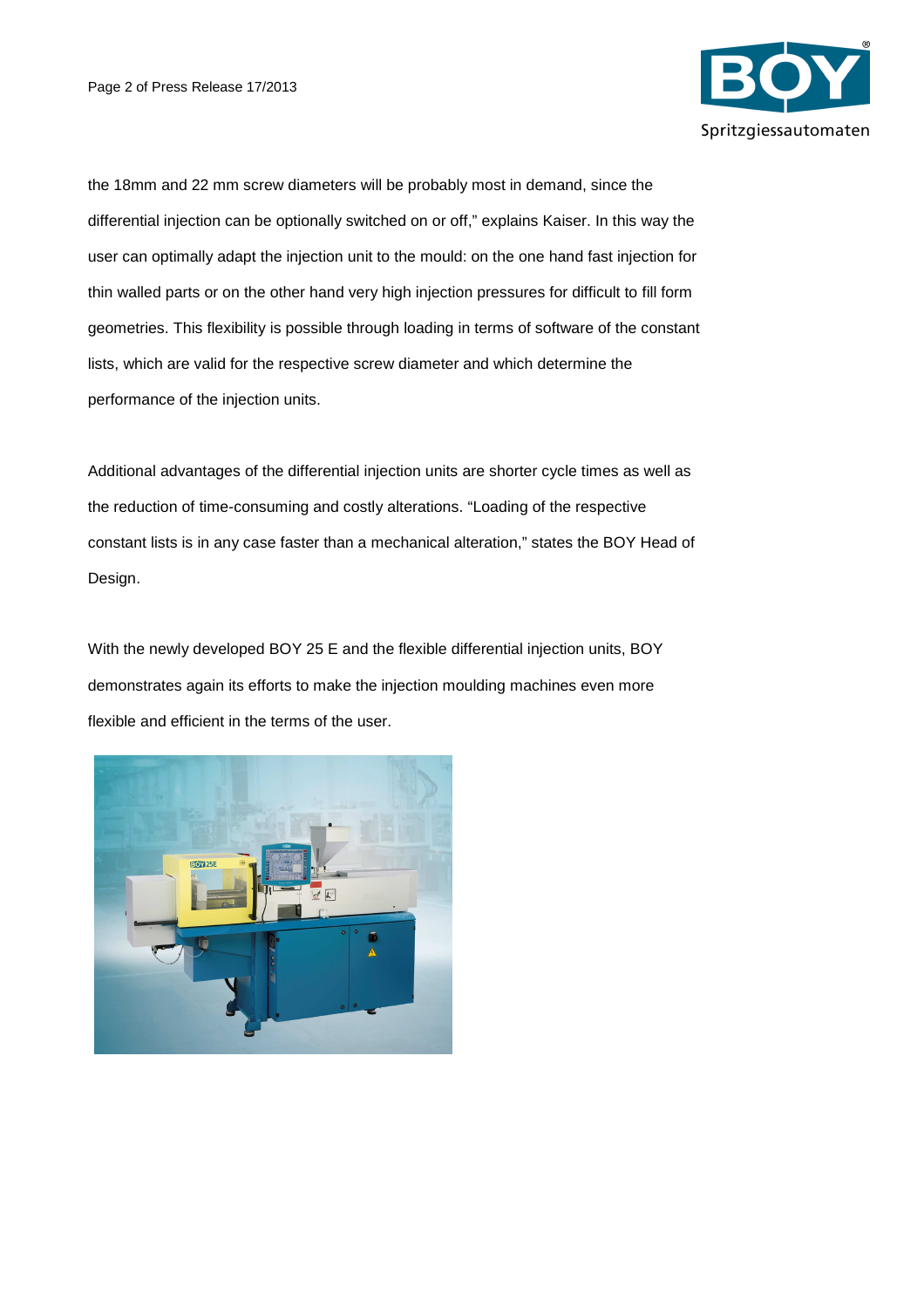

## Company profile

**Dr. Boy GmbH & Co. KG** is one of the leading worldwide manufacturers of injection moulding machines with clamping forces below 1,000 kN. The very compact, durable machines work precise, energy-saving and therefore highly economical. BOY continually sets new standards in our industry with innovative concepts and solutions. Since the company was founded in 1968, over 40,000 injection-moulding machines have been delivered worldwide. The privately owned company continues to put special emphasis on engineered performance and high-class "made in Germany" workmanship.

For further information visit http://www.dr-boy.de/.

Photo(s): > BOY 25 E with Procan ALPHA  $^{\circ}$  2 control

Words: 443 Lines: 41 Characters: 2.592

#### **Your contact person:**

Thomas Breiden Head of Marketing Dr. Boy GmbH & Co. KG Neschener Straße 6 53577 Neustadt-Fernthal Germany

Phone: (++49) 2683 / 307-0 Fax: (++49) 2683 / 32771 E-Mail: th.breiden@dr-boy.de Internet: www.dr-boy.de

### **A request:**

The colour scheme of the BOY injection moulding machines differs from those of other manufacturers. We are therefore keen to make the differences clear in our pictures. The